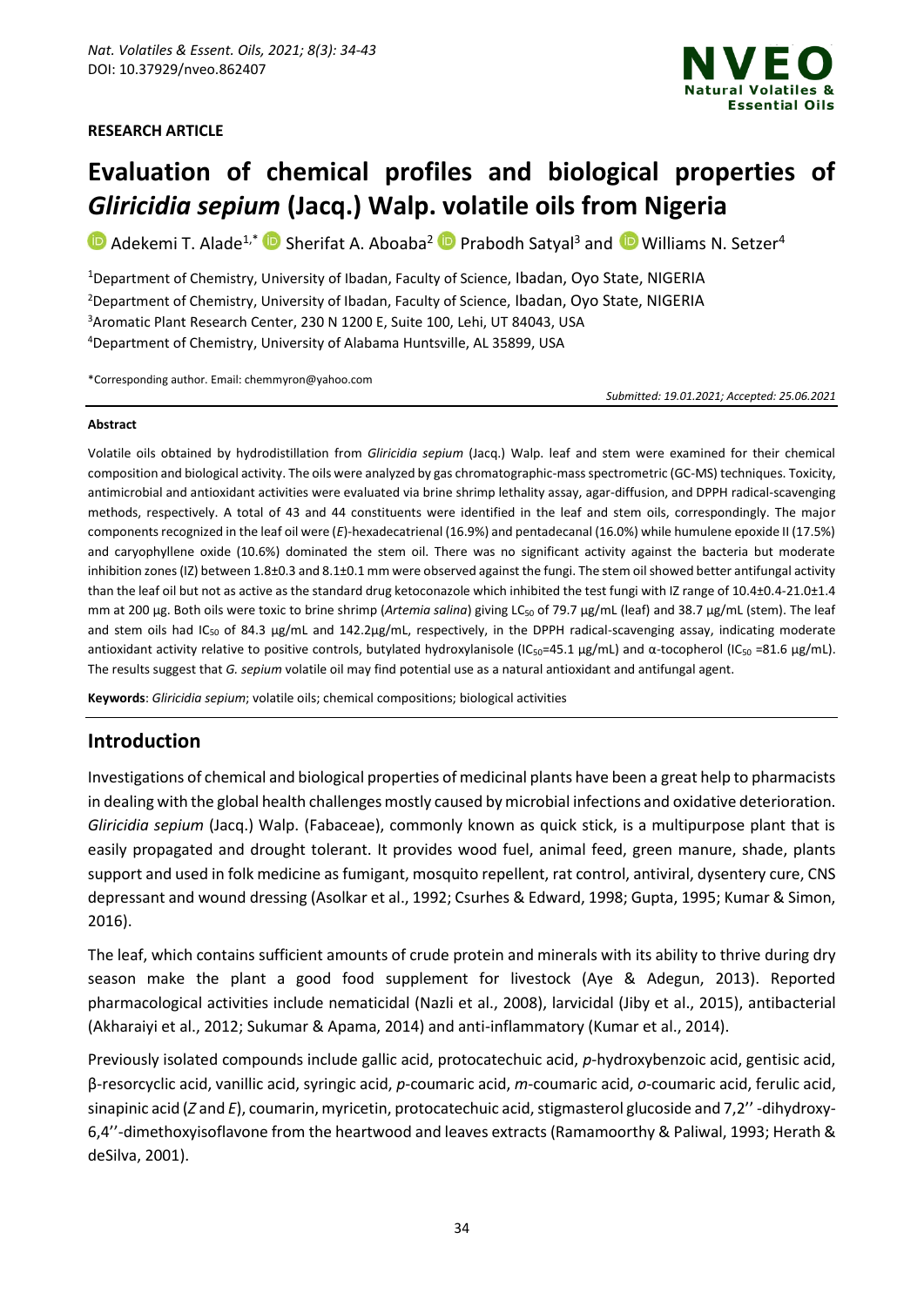The purpose of this work is to investigate the chemical compositions and the biological properties of the volatile oils hydrodistilled from the leaves and stem of *Gliricidia sepium* from Nigeria. Biological activities, i.e., antimicrobial activity, free radical-scavenging potential, brine shrimp toxicity, and the chemical composition have not been reported before.

## **Materials and Methods**

### **Sample preparation**

*Gliricidia sepium* was collected at Saunders road, University of Ibadan (7° 23' 0.2" N/3° 54' 28.8" E) and authenticated at Forestry Research Institute of Nigeria where a voucher specimen was deposited (FHI 112496). The plant parts (leaves and stem) were air dried and pulverized. The pulverized samples were separately hydrodistilled for 3 h using an all-glass Clevenger-type apparatus, according to the British Pharmacopeia specification (1980). The oils were dried over anhydrous sodium sulfate and kept in sealed glass vials under refrigeration at 4 °C prior to analysis and bioassays.

### **Gas chromatography/mass spectrometry (GC-MS) analysis**

The volatile oils were analysed by gas chromatography-mass spectrometry technique using a Shimadzu GC-MS-QP2010 equipped with ZB-5 fused silica capillary column (Phenomenex, Torrance, CA, USA) with a (5% phenyl)-polymethylsiloxane stationary phase and a film thickness of 0.25 µm. The MS detector was operated in the electron impact (EI) mode of 70 eV, scan range 40-400 atomic mass units at the rate of 3.0 scan/s. The carrier gas was helium with a column head pressure of 552 kPa and flow rate of 1.37 mL/min. The injector initial temperature was 50 °C and increased at the rate of 2 °C/min to 260 °C. A 5% w/v solution of the sample in CH<sub>2</sub>Cl<sub>2</sub> was prepared and 0.1 µL was injected with a splitting mode (30:1). Identification of constituents in the volatile oils was based on comparison of their retention indices relative to the homologous series of *n*alkanes, and comparison of their mass spectra fragmentation patterns with the ones in the literature (Adams, 2017) and those of reference compounds stored in the home database library (Satyal, 2015).

#### **Antimicrobial assays**

The antimicrobial activity of the essential oils was determined using agar-diffusion method. The oils were tested against two bacteria standard strains (*Staphylococcus aureus* ATCC 6571 and *Escherichia coli* ATCC 25925) and three clinical fungi isolates (*Candida albicans*, *Aspergillus niger* and *Fusarium solani*) from University College. Bacteria strains were maintained on Mueller-Hinton Agar and fungi on Sabouraud Dextrose Agar (SDA). Each medium was prepared following the manufacturer's instructions. Diluted overnight cultures ( $10^{-2}$  CFU/ mL) were inoculated each into sterile agar. Wells of uniform diameter were created in the seeded agar plates using 8 mm cork borer. Volatile oils of varied concentrations were allowed to diffuse into the seeded agar for 1 h before incubating for 24 h at 37 °C and 48 h at 25-32 °C for bacteria and fungi respectively after which the inhibition zones were observed and recorded. Gentamycin (10 µL/mL) was used as positive control for bacteria and ketoconazole (200 µg) for fungi.

## **DPPH free radical-scavenging assay**

DPPH free radical-scavenging assay is one of the standard technique used to study antioxidant property of plant volatile oils (Kedare & Singh, 2011). Free radical-scavenging potential of the *G. sepium* leaf and stem oils was evaluated using the method explained by Saleh *et al.,* (2010) with some modifications. A volume of 1.5 mL of different concentrations of the oil samples (5 mg/mL, 25 mg/mL and 100 mg/mL) were separately mixed with 1.5 mL of 0.2 mM DPPH (dissolved in methanol) and incubated in the dark for 20 min at room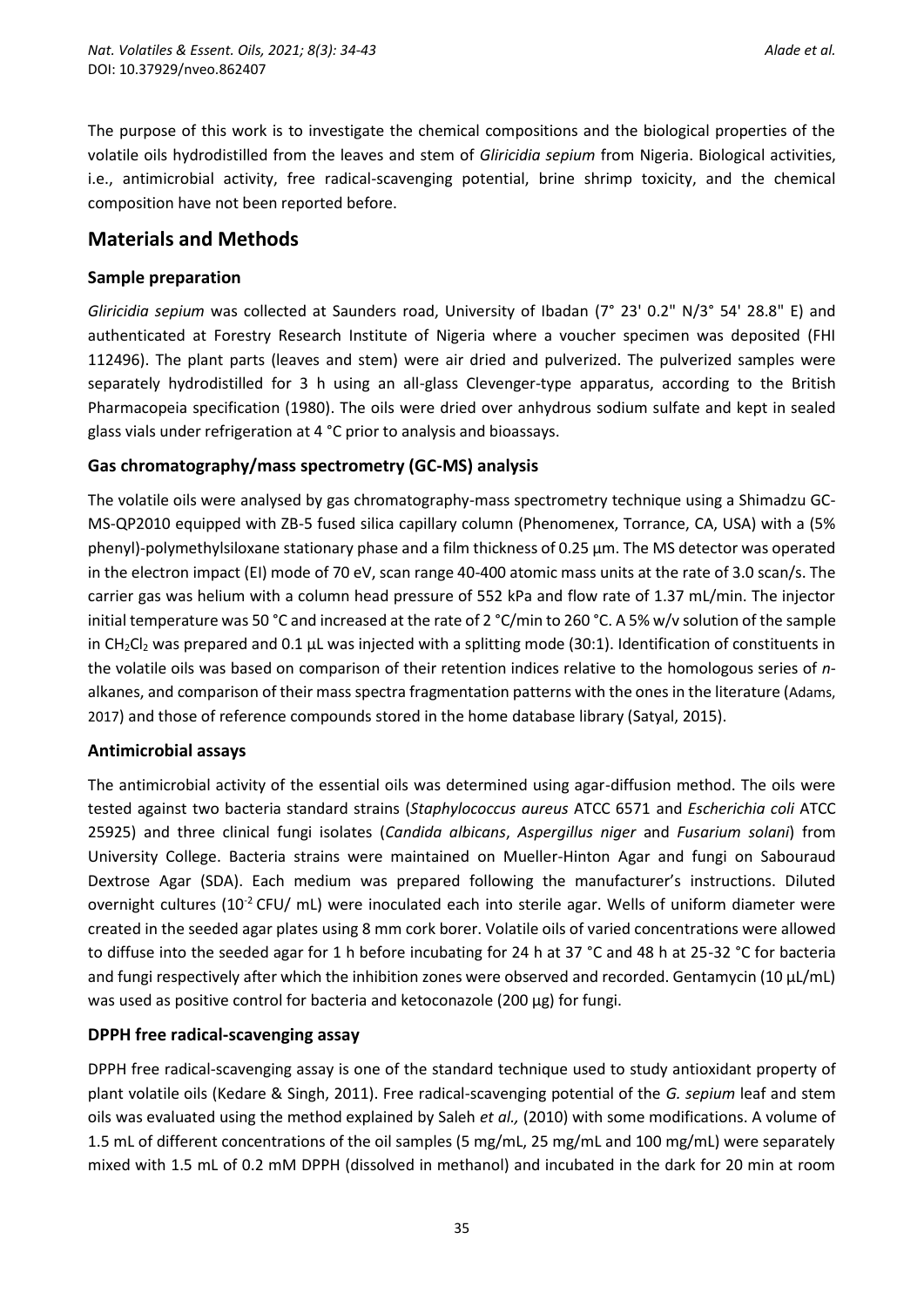temperature. The absorbance at 517 nm was recorded as A<sub>(sample)</sub> using CE 2021, 2000 series double beam UV-Vis spectrophotometer. A blank experiment was also carried out using the same procedure but without the volatile oils and the absorbance was recorded as  $A_{(blank)}$ . Each experiment was carried out in triplicate and the free radical-scavenging activity of the oils was calculated as percentage inhibition using the formula;

#### % inhibition=  $A_{(blank)} - A_{(sample)} / A_{(blank)} \times 100$

The free radical-scavenging activity of butylated hydroxylanisole (BHA) and  $\alpha$ -tocopherol were also evaluated as positive controls for comparison. IC<sub>50</sub> was calculated through Microsoft EXCEL by plotting the graph of percentage inhibition against concentration as described by Kumawat et al., (2012).

### **Brine shrimp lethality test**

The toxic effect of the volatile oils against brine shrimps of *Artemia Salina* (Artemiidae) was evaluated at different concentrations. Ten shrimp nauplii were introduced into 5 mL of 1000 ppm, 100 ppm and 10 ppm solution of essential oils (dissolved in DMSO) and sea water. The experiment was performed in triplicate making a total of 30 shrimps per dilution. Blank experiment was also carried out by introducing 10 shrimps into 5 mL seawater with DMSO to serve as negative control in other to eliminate other factors contributing to the total number of dead nauplii. The number of surviving shrimps were counted and recorded after 24 hours. The median lethal concentration (LC<sub>50</sub>) was analyzed at 95% confidence intervals using a probit regression analysis (Finney, 1971). High toxicity is attributed to LC<sub>50</sub> values less than 100 ppm while values between 100-500 ppm is moderately toxic, 500-1000 ppm is less toxic and greater than 1000 ppm is nontoxic (Meyer et al., 1982).

# **Results and Discussion**

## **Identification of** *Gliricidia sepium* **volatile oils constituents**

The GC-MS results of the essential oil obtained from the leaf and stem of *Gliricidia sepium* are listed in Table 1 in order of their elution from a ZB-5 fused silica capillary column. A total of 43 compounds were identified in the leaf oil amounting for 97.6% of the whole volatile oil. The oil comprised mainly non-terpenes which made up 73.0% of the total oil. The most abundant constituents were *E*-hexadecatrienal (16.9%), pentadecanal (16.0%) and methylcyclohexane (8.0%). The leaf oil characterized via GC-FID and GC-MS from Costa Rica (Chaverri and Cicció, 2015) presented 96 compounds with pentadecanal (18.7%), (*Z*)-phytol (7.8%) and nonanal (5.1%) as most abundant constituents, which were also detected in the present study in quantity 16.0%, 0.9% and 1.5%, respectively.

In contrast, Kaniampady et al. (2007) gave account of propylene glycol (25.1%), coumarin (18.2%), (*Z*)-3 hexanol (17.7%), β-farnesene (14.2%) and 2*E*-hexanol (6.5%) as the major components in *G. sepium* leaf oil amid the sixteen constituents identified by GC.

Likewise, safrole (12.3%) and 2''-hydroxy-acetophenone (12.1%) were found to be main constituents among the eighty volatile compounds from Colombia leaf oil analysed by GC-FID and GC-MS (Quijano-Célis et al., 2015).

The stem oil contained 44 compounds including 64.7% sesquiterpenes, 1.2% monoterpenes and 29.3% nonterpenes equivalent to 95.2% of the whole essential oil. The main constituents were determined as (9*Z*) docosenamide (18.0%), humulene epoxide II (17.5%), caryophyllene oxide (10.6%) and α-cadinol (5.0%). The only monoterpene hydrocarbon present was  $\alpha$ -pinene (0.4%). Alongside were oxygenated monoterpenes (*E*)-myrtanol (0.5%) and geranyl acetone (0.3%). In contrast, Jose and Reddy (2010) reported methyl-3-(*E*)-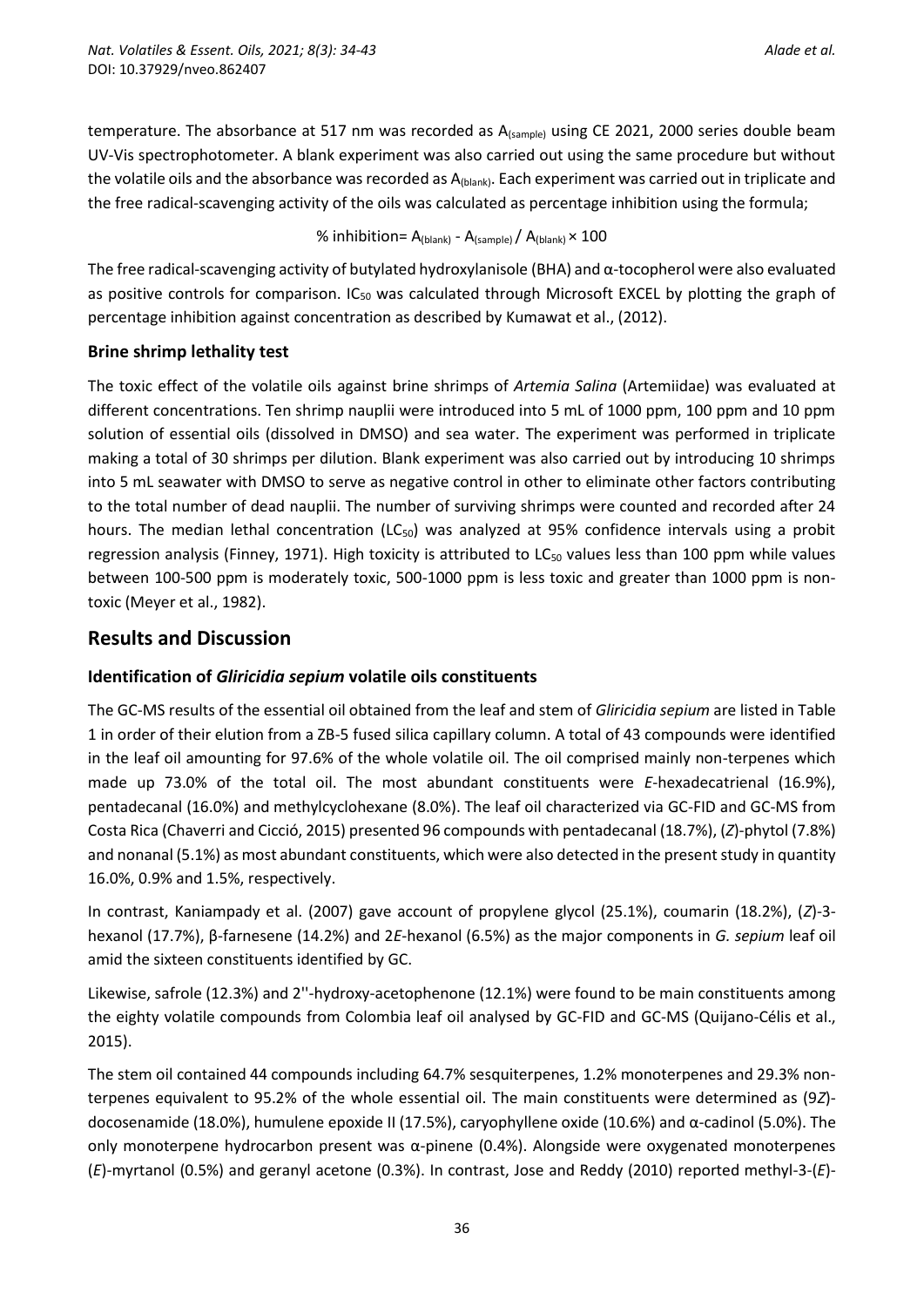pentenyl ether (11.6%), 3-methyl-2-butanol (10.7%), 1-(1-ethoxyethoxy)-2-hexene (9.7%), 2-decanol (9.0%), coumarin (8.1%) and hexadecanoic acid (5.2%) as main components among the 19 compounds identified from the stem bark oil. Although, the leaf and stem oils were extracted from the same plant, there was significant difference in their chemical compositions. All the dominant constituents in the leaf oil were absent in the stem oil and vice versa except methylcyclohexane (8.0%, 0.2%), phytone (4.5%, 0.5%) and (*Z*) hexadecatrienal (4.9%, 0.9%) that were present in the leaf and stem volatile oils, respectively.

|                            |           | Percentage composition (%) |                              |
|----------------------------|-----------|----------------------------|------------------------------|
| <b>Constituents</b>        | <b>RI</b> | Leaf                       | Stem                         |
| Z-1,2-Dimethylcyclopentane | 716       | 1.3                        | $\qquad \qquad \blacksquare$ |
| Methylcyclohexane          | 718       | 8.0                        | 0.2                          |
| 2-Methyl-2-pentanol        | 723       | 0.7                        |                              |
| Ethylcyclopentane          | 726       | 0.5                        |                              |
| 3-Methyl-2-pentanol        | 745       | 0.4                        |                              |
| 2-Methylheptane            | 754       | 0.3                        |                              |
| Toluene                    | 760       | 2.7                        | 0.5                          |
| 3-Methylheptane            | 763       | 0.2                        |                              |
| Z-1,3-Dimethylcyclohexane  | 777       | 0.6                        |                              |
| E-1,3-Dimethylcyclohexane  | 780       | 0.3                        |                              |
| 2-Hexanone                 | 786       | 0.6                        |                              |
| 1-Methylcyclopentanol      | 792       | 0.7                        |                              |
| Octane                     | 798       | 0.5                        |                              |
| Hexanal                    | 800       | 0.8                        | 0.5                          |
| Z-1,4-Dimethylcyclohexane  | 807       | 0.4                        |                              |
| Ethylcyclohexane           | 832       | 0.3                        |                              |
| Ethylbenzene               | 856S      | 1.0                        |                              |
| 1-Hexanol                  | 864       | 0.4                        |                              |
| o-Xylene                   | 866       | 1.0                        |                              |
| p-Xylene                   | 867       | 0.4                        |                              |
| Nonane                     | 903       |                            | 0.4                          |
| $\alpha$ -Pinene           | 930       |                            | 0.4                          |
| 1-Octen-3-ol               | 977       | 0.8                        | $\qquad \qquad \blacksquare$ |
| 2-Pentylfuran              | 987       |                            | 0.8                          |
| 2-Ethylhexanol             | 1025      | $\overline{\phantom{0}}$   | 0.4                          |
| Limonene                   | 1027      | 0.8                        |                              |
| Linalool                   | 1098      | 1.0                        |                              |
| Nonanal                    | 1103      | 1.5                        | 0.7                          |
| Decanal                    | 1204      | 0.5                        | $\overline{\phantom{a}}$     |
| E-p-Menthan-2-one          | 1208      | 2.0                        |                              |
| E-Myrtanol                 | 1260      |                            | 0.5                          |
| β-Bourbonene               | 1381      |                            | 1.4                          |
| β-Elemene                  | 1386      |                            | 0.3                          |
| β-Caryophyllene            | 1416      |                            | $1.8\,$                      |
| Geranyl acetone            | 1444      | 0.7                        | 0.3                          |

Table 1. Chemical Compositions of *G. sepium* Volatile oils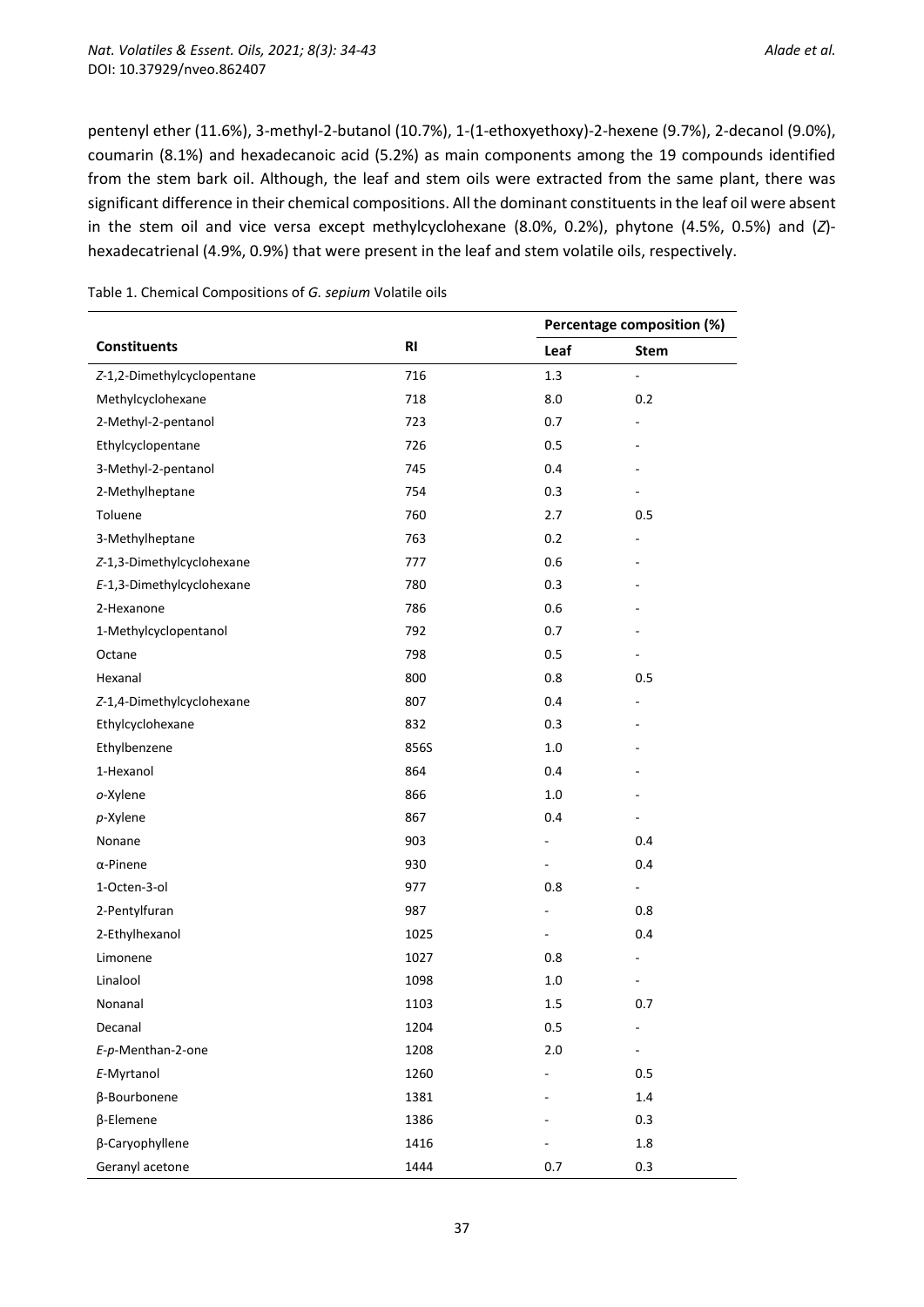| $\alpha$ -Humulene                          | 1452 | ÷,                       | 3.9                      |  |
|---------------------------------------------|------|--------------------------|--------------------------|--|
| Z-Muurola-4(14),5-diene                     | 1471 |                          | 0.4                      |  |
| $(E)$ - $\beta$ -Ionone                     | 1475 | 0.5                      |                          |  |
| Germacrene D                                | 1478 |                          | 0.3                      |  |
| β-Selinene                                  | 1486 |                          | 0.7                      |  |
| $\alpha$ -Selinene                          | 1492 |                          | 0.7                      |  |
| α-Muurolene                                 | 1495 |                          | 0.3                      |  |
| Tridecanal                                  | 1508 | 0.5                      |                          |  |
| δ-Cadinene                                  | 1514 | $\overline{\phantom{0}}$ | 0.6                      |  |
| (3Z)-Hexenyl benzoate                       | 1568 | 0.5                      |                          |  |
| Dendrolasin                                 | 1570 | 0.7                      |                          |  |
| Spathulenol                                 | 1573 | $\blacksquare$           | 1.9                      |  |
| Hexyl benzoate                              | 1576 | 0.3                      | $\overline{\phantom{0}}$ |  |
| Caryophyllene oxide                         | 1579 |                          | 10.6                     |  |
| Salvial-4(14)-en-1-one                      | 1589 |                          | 1.9                      |  |
| allo-Cedrol                                 | 1592 |                          | 0.6                      |  |
| Humulene epoxide II                         | 1606 |                          | 17.5                     |  |
| Tetradecanal                                |      |                          |                          |  |
|                                             | 1609 |                          | 0.3                      |  |
| Pentadecanal                                | 1611 | 16.0                     |                          |  |
| Muurola-4,10(14)-dien-1 $\alpha$ -ol        | 1622 |                          | 0.4                      |  |
| Caryophylla-4(12),8(13)-dien-5 $\alpha$ -ol | 1629 |                          | 3.8                      |  |
| Caryophylla-4(12),8(13)-dien-5ß-ol          | 1633 |                          | 1.4                      |  |
| $\tau$ -Cadinol                             | 1638 |                          | 0.7                      |  |
| τ-Muurolol                                  | 1640 |                          | 1.7                      |  |
| δ-Cadinol                                   | 1643 |                          | $1.1\,$                  |  |
| α-Cadinol                                   | 1652 |                          | 5.0                      |  |
| Selin-11-en-4α-ol                           | 1655 |                          | 2.8                      |  |
| 14-Hydroxy-9-epi-(E)-Caryophyllene          | 1667 |                          | 1.5                      |  |
| Cadalene                                    | 1669 |                          | 0.5                      |  |
| Germacra-4(15),5,10(14)-trien-1α-ol         | 1686 |                          | 1.9                      |  |
| Pentadecanal                                | 1711 | $\overline{\phantom{a}}$ | 4.1                      |  |
| Hexadecanal                                 | 1813 | 0.5                      |                          |  |
| Phytone                                     | 1837 | 4.5                      | 0.5                      |  |
| (Z)-Hexadecatrienal                         | 1882 | 4.9                      | 0.9                      |  |
| $(E)$ -Hexadecatrienal                      | 1887 | 16.9                     |                          |  |
| Heptadecanal                                | 1915 | 0.9                      |                          |  |
| Palmitic acid                               | 1953 | 0.8                      |                          |  |
| Phytol                                      | 2102 | 0.9                      |                          |  |
| (9Z)-Octadecenamide                         | 2349 |                          | 0.6                      |  |
| 1-Docosanol                                 | 2484 | 0.6                      | 0.5                      |  |
| Heptacosane                                 | 2700 | 1.0                      |                          |  |
| (9Z)-Docosenamide                           | 2754 | $\blacksquare$           | 18.0                     |  |
| Monoterpene hydrocarbons                    |      | 0.8                      | 0.4                      |  |
| Oxygenated monoterpenes                     |      | 3.7                      | 0.8                      |  |
| Sesquiterpene hydrocarbons                  |      | 0.7                      | 10.9                     |  |
| Oxygenated sesquiterpenes                   |      |                          | 52.8                     |  |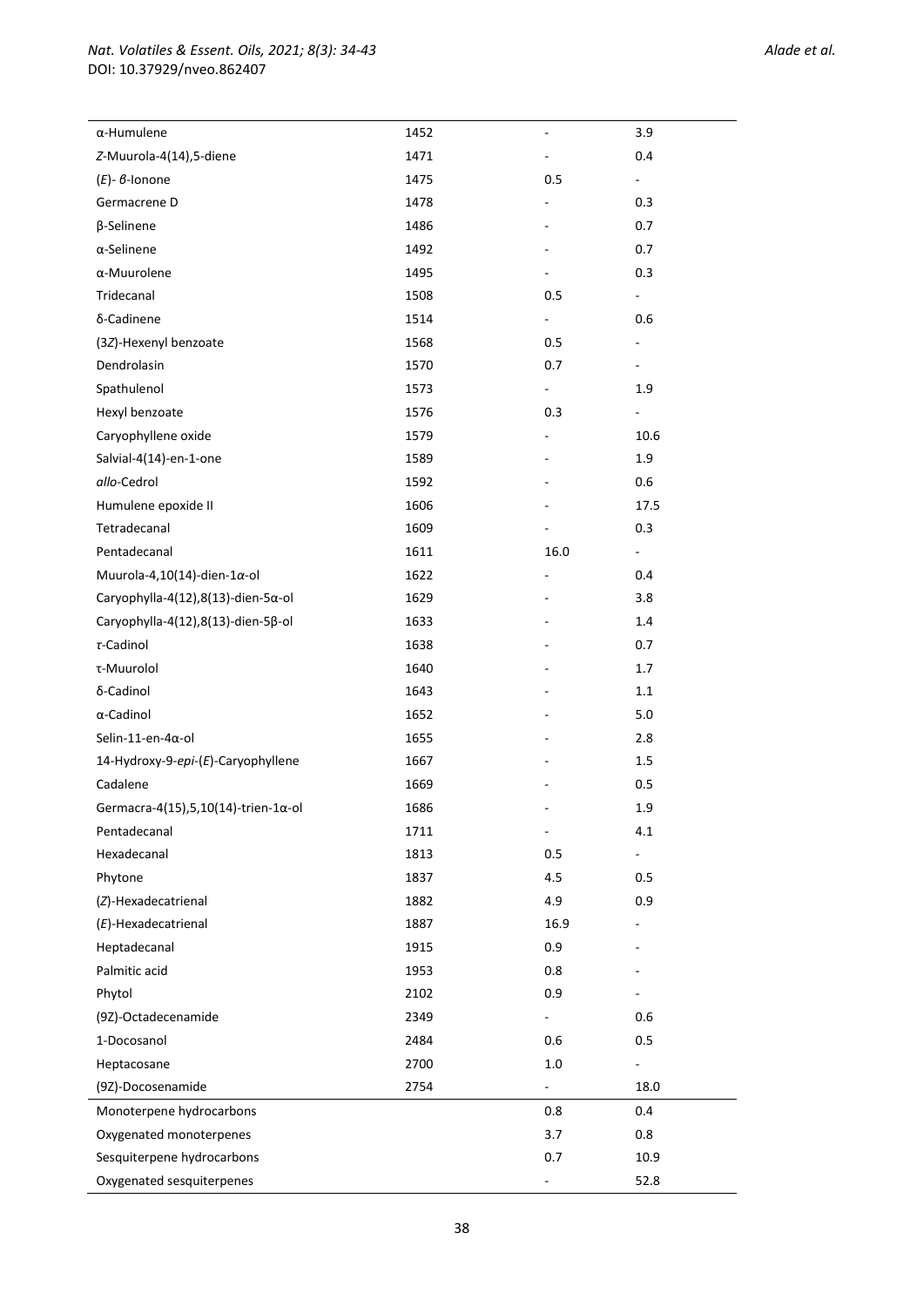| Diterpene                    | 0.9  | ۰    |
|------------------------------|------|------|
| Apocarotenoids               | 0.5  | ۰    |
| Non-terpene derivatives      | 91.0 | 29.4 |
| Total compounds identified   | 43   | 44   |
| <b>Percentage identified</b> | 97.6 | 95.2 |

RI- Retention indices determined with respect to a series of *n*-alkanes on a ZB-5 column.

#### **Antimicrobial activity**

The result of the antimicrobial assay is given in Table 2. The activity of the volatile oil was compared with gentamycin (10 µL/mL) and ketoconazole (200 µg) used as positive control in the antibacterial and antifungal assays respectively. DMSO used as solvent was used as negative control while the inhibition zones diameter values were reported as 1 decimal place mean±SD. There was no activity against the *E. coli* and *S. aureus* but moderate zones of inhibition were observed on the fungi. Only the stem oil gave significant antifungal activity with inhibition zones varying from 2.1±0.1 to 8.1±0.1 mm but not as active as the referenced antifungal drug (Figure 1). On the other hand, Jose and Reddy (2010) reported significant activity of leaf and flower essential oils of *G. sepium* against *E. coli* and *S. aureus* using agar-diffusion method. Similarly, good activity was documented for leaf extracts and (Chevian & Thambi, 2019; Kumar & Simon, 2016; Sukumar & Aparna, 2014; Akharaiyi et al., 2012). Variation in chemical compositions due to factors like geographical location, plant maturity, season harvested and extraction procedure might have contributed to their different activity.

Previous researches showed that most essential oils with good antimicrobial activities were made up of high percentage of monoterpenes and sesquiterpenes as well as their related alcohols, phenols and other oxygenated compounds (Griffin et al., 1999) due to the hydrophilic character of their functional groups and lipophilic nature of their hydrocarbon chains (Daferera et al., 2000; Kalemba and Kunicka 2003). The above information probably explains antimicrobial activity presented by *G. sepium* stem oil, since it was dominated by terpenes, i.e., 10.9% sesquiterpene hydrocarbons and 52.8% oxygenated sesquiterpenes. Spathulenol, *α*selinene and *δ*-cadinene found in the stem oil but absent in the leaf oil have been reported to possess antifungal and antibacterial activity (Cakir et al., 2005; Cheng et al., 2005). Besides, synergistic effects of the oil constituents can also contribute to their activity.

| <b>Essential oils</b> | Conc         | Inhibition zones diameter (mm) |                |                |                |               |
|-----------------------|--------------|--------------------------------|----------------|----------------|----------------|---------------|
|                       | $(\mu L/mL)$ | E. coli                        | S. aureus      | C. albicans    | A. niger       | F. solani     |
|                       |              | (ATCC 25925)                   | (ATCC 6571)    | (clinical)     | (clinical)     | (clinical)    |
| Leaf                  | 100          | 0.0                            | $1.8{\pm}.0.3$ | 0.0            | 0.0            | $6.0 + 0.1$   |
|                       | 10           | 0.0                            | 0.0            | 0.0            | 0.0            | $3.9 + 0.1$   |
|                       | 1            | 0.0                            | 0.0            | 0.0            | 0.0            | $2.0 \pm 0.1$ |
| Stem                  | 100          | 0.0                            | 0.0            | $8.1 \pm 0.1$  | $1.9 + 0.1$    | $6.1 \pm 0.1$ |
|                       | 10           | 0.0                            | 0.0            | $4.3 \pm 0.4$  | 0.0            | $3.8 + 0.4$   |
|                       | 1            | 0.0                            | 0.0            | $2.1 \pm 0.1$  | 0.0            | 0.0           |
| Positive control      |              | $9.0 \pm 1.4$                  | $11.5 \pm 0.7$ | $21.0 \pm 1.4$ | $10.5 \pm 0.7$ | $10.3 + 0.4$  |
| Negative control      |              | 0.0                            | 0.0            | 0.0            | 0.0            | 0.0           |

Table 2. Zones of Inhibition (mm) observed in antimicrobial assay of *G. sepium* volatile oils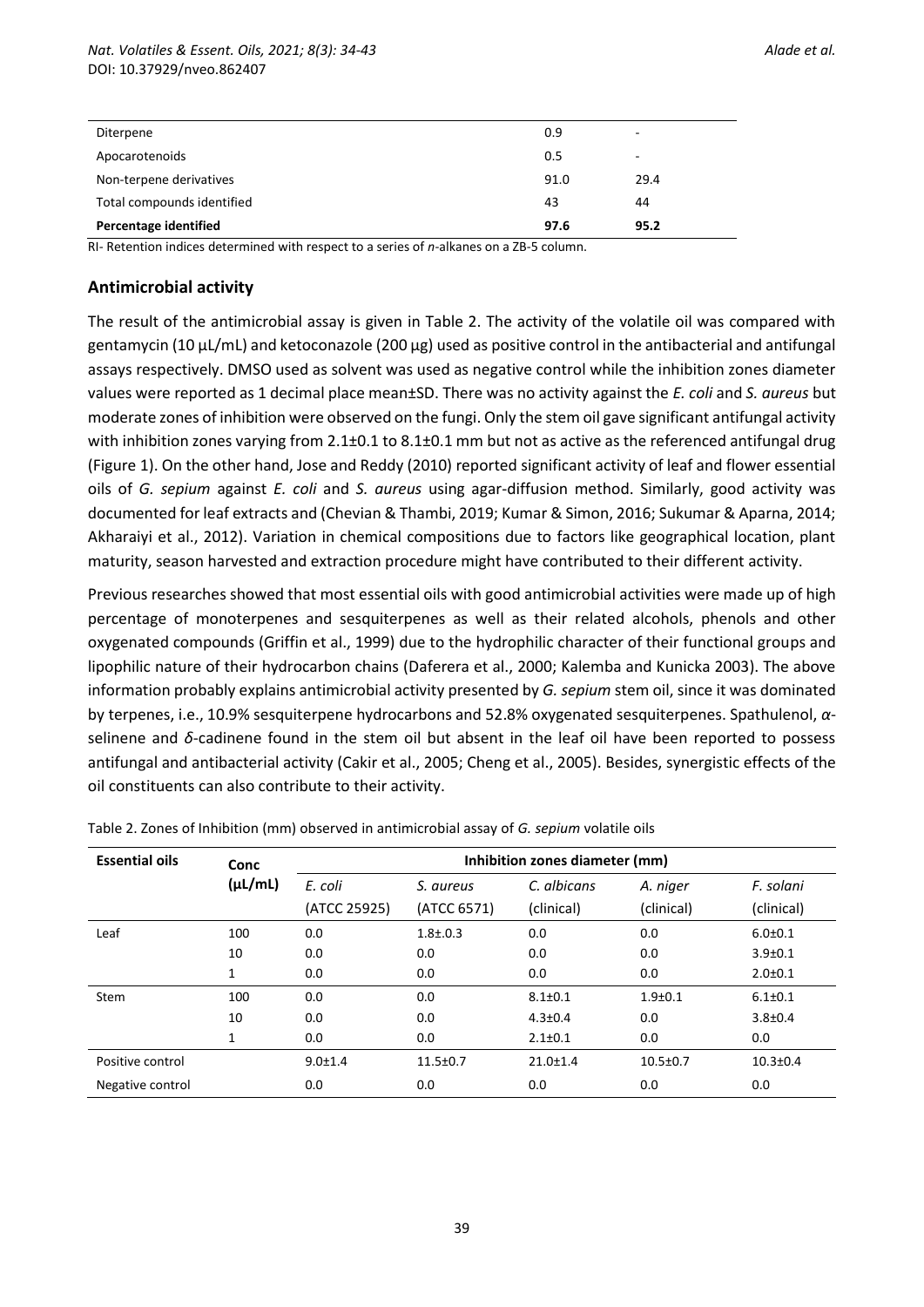#### **Antioxidant activity**

DPPH radical-scavenging assay is one of the standard technique commonly used to evaluate the antioxidant potential of essential oils or other phytochemicals extracted from plant. The DPPH has a characteristic absorption at 517 nm. It reduces when exposed to an antioxidant agent that can scavenge its free radical either by donating an electron or a hydrogen atom. At the concentrations observed (5, 25 and 100  $\mu$ g/ mL), the percentage inhibition of the DPPH• by the leaf and stem volatile oils of *Gliricidia sepium* were between 40-55 %. The leaf and stem oils demonstrated a concentration dependent scavenging ability and the  $IC_{50}$ values obtained from the graph of percentage inhibition against the concentration were 84.26 and 142.15  $\mu$ g/ mL respectively (Table 3), indicating lower scavenging ability than BHT (IC<sub>50</sub> = 45.11  $\mu$ g/ mL) that was used as positive control while only the leaf volatile oil showed higher scavenging activity than  $\alpha$ -tocopherol (IC<sub>50</sub>= 81.58 µg/ mL). The lower the IC<sub>50</sub> value the higher the free radical-scavenging activity. In the previous studies, the leaf extracts especially the ethanoic fractions showed high antioxidant property (Ang et al., 2019; Akharaiyi et al., 2012).

Table 3. IC<sup>50</sup> values obtained from DPPH radical-scavenging activity of the volatile oils

| <b>Tested Samples</b> | Leaf oil | Stem oil | α-Tocopherol                                                                                                                                                                                                                         | <b>BHA</b> |
|-----------------------|----------|----------|--------------------------------------------------------------------------------------------------------------------------------------------------------------------------------------------------------------------------------------|------------|
| $IC_{50}$ (µg/mL)     | 84.26    | 142.15   | 81.58                                                                                                                                                                                                                                | 45.11      |
|                       |          |          | $\mathbf{r}$ , and the set of the set of the set of $\mathbf{r}$ , and the set of the set of the set of the set of the set of the set of the set of the set of the set of the set of the set of the set of the set of the set of the |            |

 $IC_{50}$  was obtained by plotting the values of % inhibition against concentration using Microsoft EXCEL

#### **Toxicity**

The data from the toxicity study of plant volatile oils is important in order to ascertain their safety when used by human as a source of drug. The brine shrimp lethality assay result was given in Table 4. The stem oil has higher toxicity (LC<sub>50</sub>= 38.7081 μg/mL) than the leaf oil (LC<sub>50</sub>= 79.6717 μg/mL). β-elemene (0.3 %), βcaryophyllene (1.8 %) and α-humulene (3.9 %) present in the stem oil have shown high toxicity although not against brine shrimps but tumour cells (Hanusova et al., 2017; Jiang et al., 2017). These compounds are not the major constituents but their presence might have added up to the toxic effect of the stem oil in addition to the synergistic effect of other components of the oil. Several studies have shown good correlation between lethal concentrations (LC<sub>50</sub>) obtained from the brine shrimps lethality assay using *Artemia salina* and the acute oral toxicity assay using mice (Arlsanyolu and Erdemgil, 2006). This implies the volatile oils from the leaf and stem of *G. sepium* may possess antitumor potential. The toxicity of *G. sepium* leaf extract against brine shrimps have been reported (Ang et al., 2019).

| Table 4. The Brine shrimp lethality assay result |  |  |  |  |  |  |  |
|--------------------------------------------------|--|--|--|--|--|--|--|
|--------------------------------------------------|--|--|--|--|--|--|--|

| <b>Tested samples</b> | LC50    | <b>LC</b> limit | <b>UC</b> limit | CL     |
|-----------------------|---------|-----------------|-----------------|--------|
| Leaf oil              | 79.6717 | 128.0301        | 203.9742        | 0.2275 |
| Stem oil              | 38.7081 | 20.5002         | 66.9387         | 0.1200 |

CL-Confidence limit, LC-Lower confidence, UC-Upper confidence, LC<sub>50</sub>- Conc at which there was 50 % mortality

# **Conclusion**

Chemical compositions, antimicrobial, antioxidant and toxicity of the volatile oils from the leaf and stem of *Gliricidia sepium* from Nigeria are reported for the first time. There were differences in the biological activities of the studied essential oils and the ones from the literatures due to variation in their geographical locations, extraction procedure and chemical compositions. The leaf and stem oils showed poor antibacterial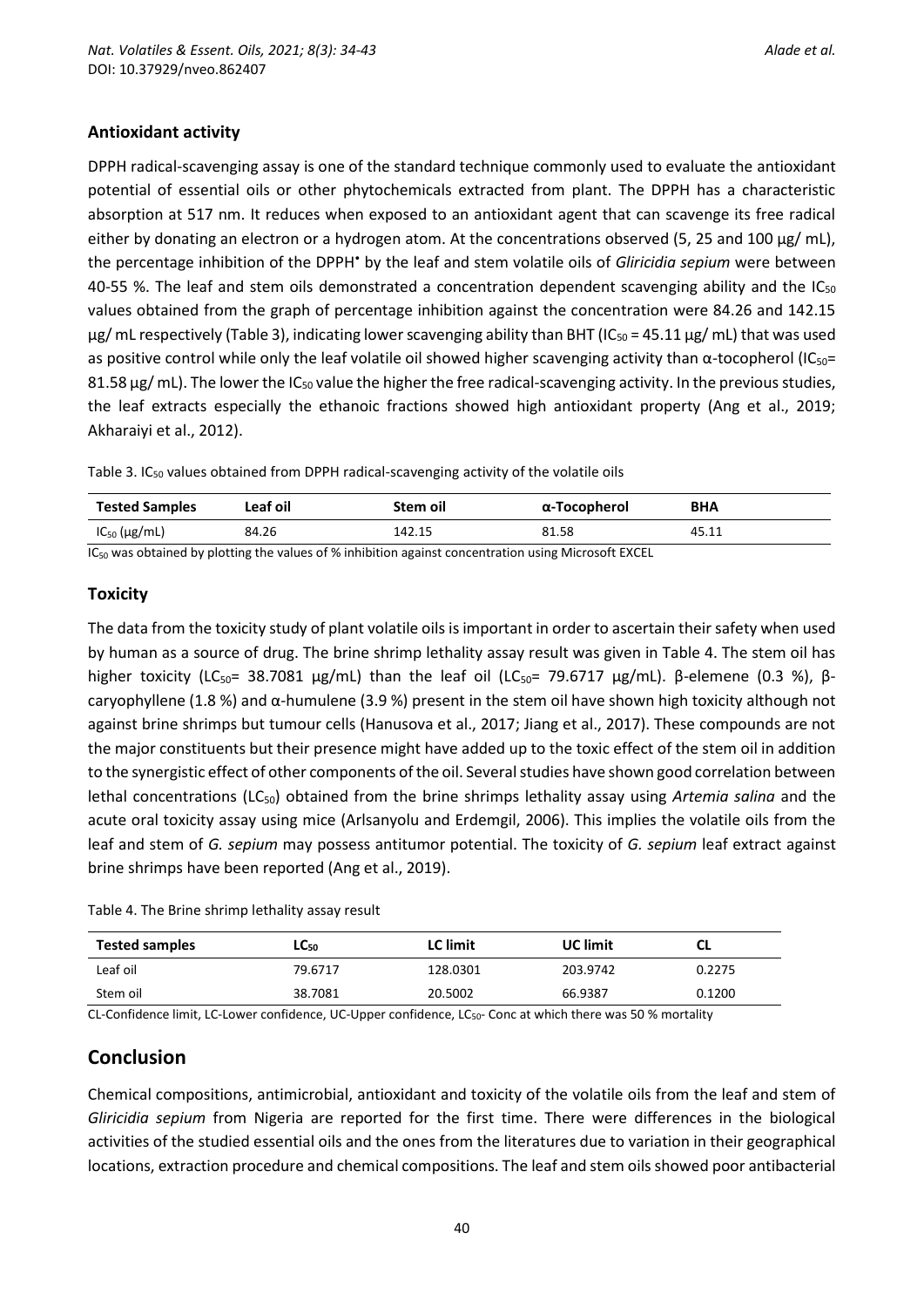activity but moderate antifungal activity. The leaf oil is largely non-terpenes: dominated by (*E*) hexadecatriene (16.9 %) and pentadecanal (16.0 %) while the stem oil composed principally terpenes mainly humulene epoxide II (17.5 %) and caryophyllene oxide (10.6 %). The marked difference between the chemical compositions of the two essential oils was because they were extracted from different plant organs. Therefore, the antifungal activity exerted by the stem oil may be as a result of the synergic effect of several sesquiterpenes present in the oil but absent in the leaf oil. The leaf oil showed better antioxidant activity than the stem oil while both oils were toxic to *Artemia salina* larvae. The results suggest that the stem essential oil from *G. sepium* may find potential use as a natural antiseptic agent. The lower LC<sub>50</sub> values of the oils signify they are biologically active. Thus several other bioassays will be helpful to search for more activities of these volatile oils whether they possess the same activities like the extract or support their traditional use.

#### **ACKNOWLEDGEMENTS**

The authors are grateful to the Department of Pharmaceutical Microbiology of University of Ibadan, Nigeria, for assisting in the antimicrobial assay.

#### **CONFLICTS OF INTEREST**

The authors have no conflicts of interest to declare.

#### **REFERENCES**

Adams, R. P. (2007). *Identification of Essential Oil Components by Gas Chromatography/ Mass Spectrometry* (4th ed.). Carol Stream, (IL): Allured.

Akharaiyi, F. C., Boboye, B., & Adetuyi, F. C. (2012). Antibacterial, phytochemicals and antioxidant activities of the leaf extracts of *Gliricidia sepium* and *Spathodea campanulata*. *World Applied Sciences Journal*, *16*(4), 523-530.

Ang, A. M. G., Enot, M. M., Baltazar, G. J. D., Alinapon, C. V. Buncales, E. O., & Barbosa, G. B. (2019). Antioxidant and cytotoxic activity of the leaf ethanolic extracts of *Tithonia diversofilla* and *Gliricia sepium* from Bukidnon. *Philippines Asian Journal of Biological and life Sciences*, *8*(1), 9.

Arlsanyolu, M., & Erdemgil, F. Z. (2006). Evaluation of the antibacterial activity and toxicity of isolated arctiin from the seed of *Centaurea sclerolepis*. *Journal of Faculty Pharmacy of Ankara University*, *35*(2), 103-109.

Asolkar, L. V., Kakkar, K. K., & Chakre, O. J. (Eds.). (1992). *Second supplement of Glossary of Indian medicinal plants with active principles.* New Delhi, India: CSIR.

Aye, P. A., & Adegun, M. K. (2013). Chemical composition and some functional properties of Moringa, Leucaena and Gliricidia leaf meals. *Agriculture and Biology Journal of North America, 4*(1), 71-77.

British Pharmacopoeia (1980). H. M. London: Her Majesty's Stationary office, (Vol 2): Mississauga, Ontarion, Canada: Pendragon House.

Cakir, A., Kordali, S., Kilic, H., & Kaya, E. (2005). Antifungal properties of essential oil and crude extracts of *Hypericum linarioides* Bosse. *Biochemical Systematics and Ecology, 33*, 245-256

Chaverri, C., & Cicció, J. F. (2015). Leaf and flower essential oil compositions of *Gliricidia sepium* (Fabaceae) from Costa Rica. *American Journal of Essential Oils and Natural Products, 2*(3), 18-23.

Cheng, S. S., Lin, H. Y., & Chang, S. T. (2005). Chemical composition and antifungal activity of essential oils from different tissues of Japanese Ceder (*Cryptomeria japonica*). *Journal of Agricultural and Food Chemistry, 53*(3), 614-619.

Chevian, T., & Thambi, M (2019). Phytochemical investigation of the leaves of *Gliricidia sepium* and its antimicrobial properties. *The Pharmaceutical Innovation Journal*, *8*(2), 594-596.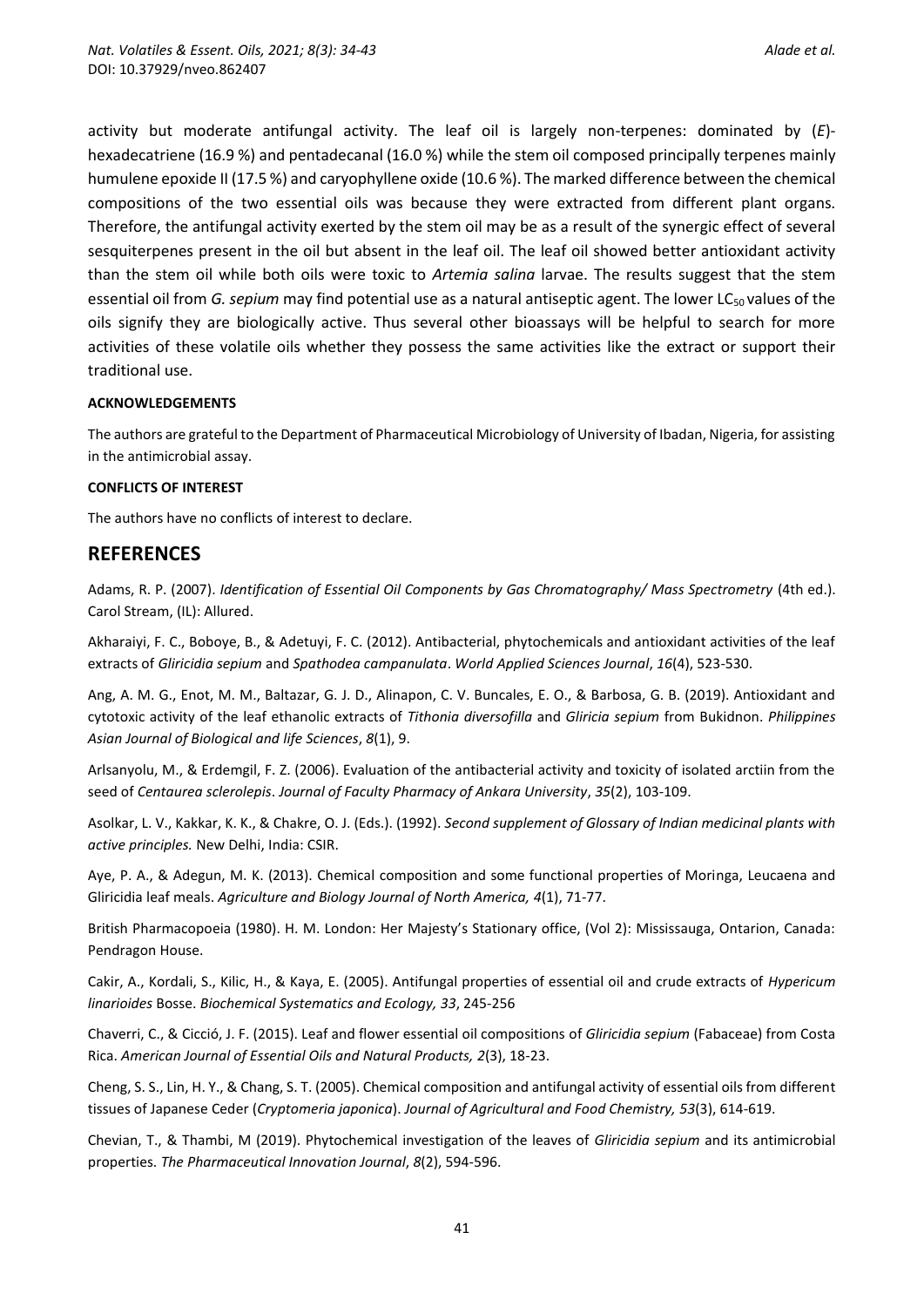Csurhes, S., & Edward, R. (1998). *Potential environmental weeds in Australia; candidate species for preventive control*. Queens Land Department of Natural Resources, Australia: Land Protection, Locked Bag 40, Coorparoo Delivery Centre Old 4151, p 164.

Daferera, D. J., Ziogas, B. N., & Polissiou, M. G. (2000). GC-MS analysis of essential oils from some Greek aromatic plants and their fungitoxicity on *Penicillium digitatum*. *Journal of Agricultural and Food Chemistry, 48*, 2576–2581.

Finney, D. (1971). *Probit analysis*. (3rd ed.). Cambridge, New York, NY: Cambridge University Press.

Griffin, S. G., Wyllie, S. G., Markham, J. L., & Leach, D. N. (1999). The role of structure and molecular properties of terpenoids in determining their antimicrobial activity. *Flavour Fragrance Journal 14*, 322-332.

Gupta, M. P. (Ed.). 1995. Plantas Medicinales Iberoamericanas. Bogota, Colombia: Presencia Ltda, 378-379.

Hanusova, V., Caltova, K., Svobodova, H., Ambroz, M., Skarka, A., Murinova, N., Kralova, V., Tomsik, P., & Skalova, L. (2017). The effects of β-caryophyllene oxide and trans-nerolidol on the efficacy of doxorubicin in breast cancer cells and breast tumor-bearing mice. *Biomedicine and Pharmacotherapy, 95*, 828-836.

Herath, B., & deSilva, S. (2001) New constituents from *Gliricidia sepium*. *Fitoterapia*, *71*(6), 722-724.

Jiang, Z., Jacob, J. A., Loganathachetti, D. S., Nainangu, P., & Chen, B. (2017). β-Elemene: Mechanistic studies on cancer cell interaction and its chemosensitization effect. *Frontiers in Pharmacology, 8*, 105-112.

Jiby, J. M., Prem, J. V., Sajeshkumar, N. K., & Jesmi, S. (2015). Larvicidal activity of *Gliricidia sepium* leaf extracts on Mosquito larvae and its lethal effect on Nontargeted organisms. *CIBTech Journal of Biotechnology, 4*(2), 13-19.

Jose, B., & Reddy, J. (2010). Evaluation of antibacterial activcity of the leaf and flower essential oils of *Gliricidia sepium* from South India. *International Journal of Applied Pharmaceutics, 2*(2), 20-22.

Kalemba, D., & Kunicka, A. (2003). Antibacterial and antifungal properties of essential oils. *Current Medicinal Chemistry, 10*(10), 813-829

Kaniampady, M. M., Arif, M. M., Jirovetz, L., & Shafi, P. M. (2007). Essential oil composition of *Gliricidia sepium* (Leguminosae) leaves and flowers. *Indian Journal of Chemistry, 46*(8), 1359-1360.

Kedare, S. B., & Singh, R. P. (2011). Genesis and development of DPPH method of antioxidant assay. *Journal of Food Science and Technology*, *48*(4), 412-422.

Kumar, K. P., Naik, V. S, Chandra, V. B., Lavanya, R., Kumar, K. N., Bhagyasree, V., Soumya, B., & Lakshmi, S. N. (2014). Evaluation of in vitro and in vivo anti-inflammatory activity of Aqueous Extract of *Gliricidia sepium* flowers in Rats. *International Journal of Pharmacognosy and Phytochemical Research, 6*(3), 477-481.

Kumar, N. S., & Simon, N. (2016). In vitro antibacterial activity and phytochemical analysis of *Gliricidia sepium* (L.) leaf extracts. *Journal of Pharmacognosy and Phytochemistry, 5*(2), 131-133.

Kumawat, B. K., Gupta, M., Chand, T., & Singh, Y. (2012). Free radical-scavenging effect of various extracts from leaves of *Balanites aegyptiaca* (L.) Delile by DPPH method. *Asian Journal of Plant Science and Research*, *2*(3), 323-329.

Meyer, B. N., Ferrigni, N. R., Putnam, J. E., Jacobson, L. B., Nichols, D. E., & McLaughlin, J. L. (1982). Brine shrimp: A convenient general bioassay for active plant constituents. *Planta Medica, 45*, 31-34.

Nazli, R., Akhter, M., Ambreen, S., Solangi, A. H. & Sultana, N. (2008). Insecticidal, nematicidal and antibacterial activities of *Gliricidia sepium*. *Pakistan Journal of Botany, 40*(6), 2625-2629.

Nazli, R., Sohail, T., Nawab, B., & Yaqeen, Z. 2011. Antimicrobial property of *Gliricidia sepium* plant extract. Pakistan Journal of Agricultural Research, *24*, 1-4.

Quijano-Célis, C., Piedrahita, D., & Pino, J. A. (2015). Essential oil of *Gliricidia sepium* (Jacq.) Kunth ex Steud leaves from Colombia. *Journal of Essential Oil Bearing Plants*, *18*(2), 515-518.